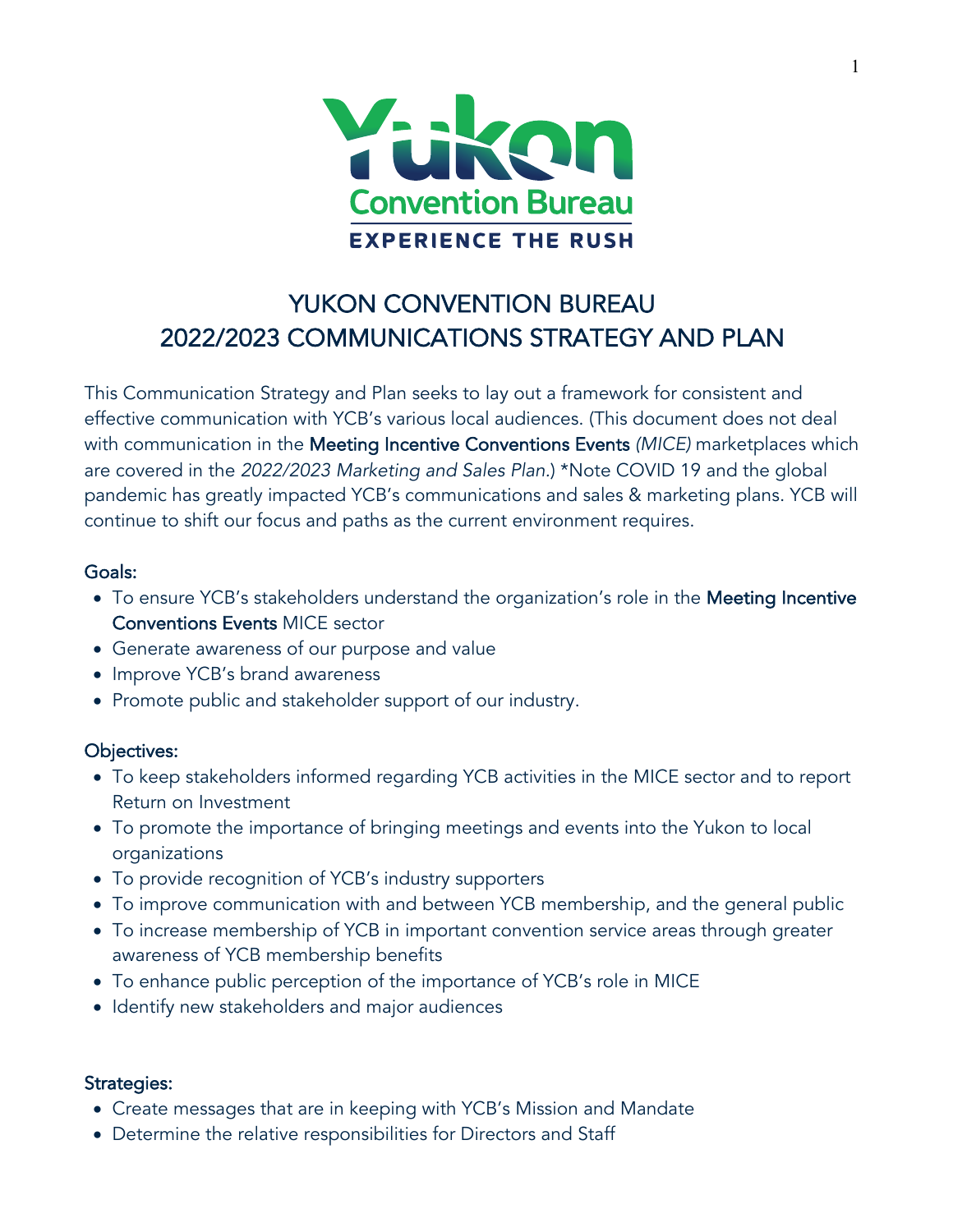- Decide on the most effective media for communicating YCB's messages
- Maintain local communications through YCB Website News & Highlights page in the TIAY E-Blast
- Maintain the website up-to-date with 'fresh' news
- To ensure that Yukon MICE success stories are communicated to stakeholders
- To promote positive interaction between potential members and other stakeholders
- To identify ambassadors and utilize their Yukon experience to encourage new clients

#### Performance Measures:

- Continued and/or increased financial support by YCB funders
- Continued and/or increased in-kind support from industry members
- Maintain and develop relationships with membership, especially in essential convention service areas
- Feedback from annual membership renewal survey/comment forms
- Buy-in and sponsorship in YCB's membership programs such as Sales Missions, Sales Events and local YCB events and other cooperative marketing opportunities
- Continued and/or increased positive coverage in Yukon media, focusing on informing the public of upcoming YCB events and business that was obtained or secured, fully or in cooperation with YCB

# Potential media for YCB Messaging:

There are numerous vehicles for communicating to YCB's various audiences: Written reports, public presentations, news releases, newsletters, media interviews, membership enrolment/renewal packages, membership events, radio, web and print advertising, local sales events and involvement, social media and cooperation with other organizations. Both staff and the board of directors have responsibilities in carrying out effective communications.

#### Sponsorship Recognition:

The Yukon Convention Bureau enjoys support from a number of its members in terms of generous in-kind contributions. Recognition of sponsorships and in-kind support is important in showing that these contributions, along with member loyalty, are well placed and appreciated. There are a number of ways that recognition is achieved:

- The Social Media information on the company's contribution and a link on our website and posts made on Facebook, Twitter and Instagram
- YCB documents such in the *Annual Report* lists major supporters, noting that without the in-kind contributions, the organization's marketing activities would be severely curtailed
- Mention of major supporters is made at the Annual General Meeting, Bravo Awards(on hold) and in formal presentations to funders (such as the Government of the Yukon and the City of Whitehorse)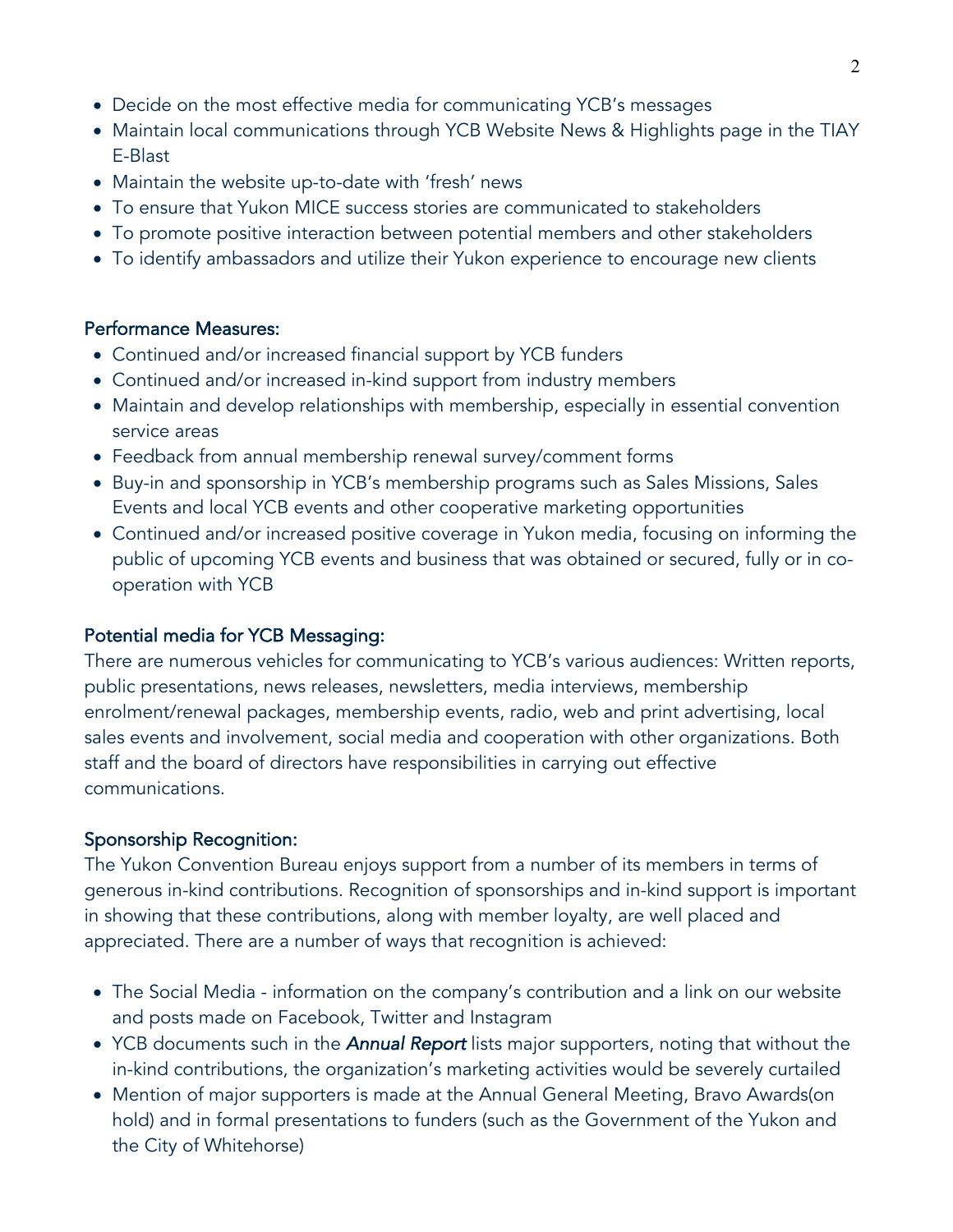• Social Media channels a common way of thanking sponsors or donors of door prizes for events such as the Red Carpet Tour or the Bravo Awards (on hold) when applicable.

YCB's communication activities are on going and will be reviewed annually.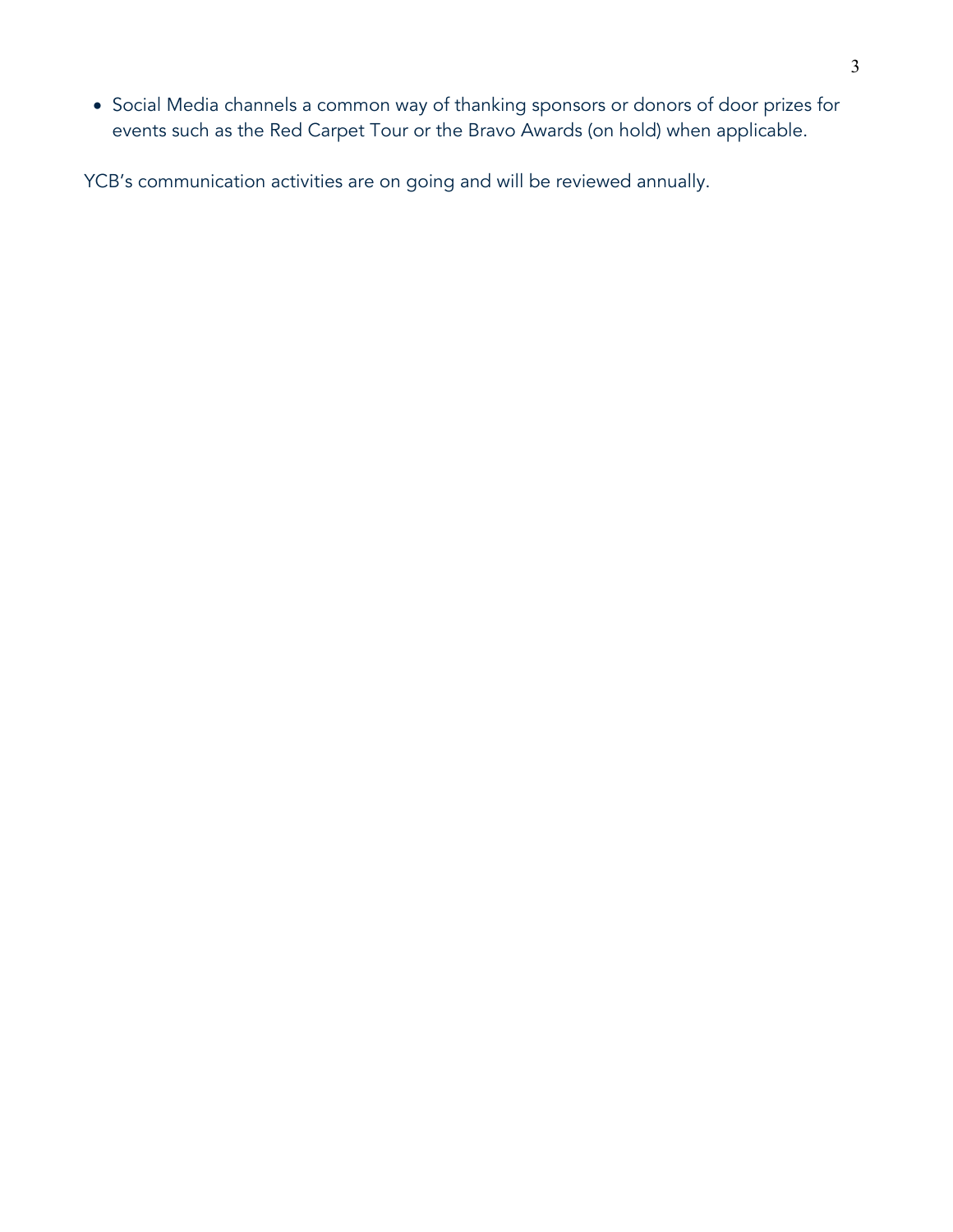# 2022/2023 COMMUNICATIONS PLAN

| Audience       | <b>Needs</b>    | Message                                        | Action                                                     | <b>Staff</b>        |
|----------------|-----------------|------------------------------------------------|------------------------------------------------------------|---------------------|
|                |                 |                                                |                                                            | Responsibility      |
| Members        | - Convey        | - What they benefit                            | - Presentations at YCB local                               | $-MD$               |
| including      | Member          | from YCB                                       | events                                                     | (Presentations &    |
| exchange       | <b>Benefits</b> | - Why & how YCB                                | - Mentions in TIA Tourism                                  | reporting)          |
|                |                 | Membership &                                   | updates                                                    | - SM (Social        |
|                | - Benefits of   | support                                        | - Membership recruitment &                                 | Media, CKRW,        |
| Membership     | Services &      | contributes to Yukon                           | engagement June / July / Aug                               | websites)           |
| <b>DMOs</b>    | Success stories | Tourism Economy                                | Member Tour                                                | - All (Local events |
|                |                 | - Clarify YCB's role                           | - CKRW Radio Ads (3 week -                                 | - Bravo Awards,     |
|                | - Economic      | both in the MICE                               | updated as needed)                                         | Red Carpet Tour,    |
|                | Impact          | Marketplace and 'at                            | - Eblasts, FB, Twitter and                                 | FAM Tours &         |
|                |                 | home' in the Yukon                             | Instagram                                                  | AGM/ July           |
|                | - What the      | - Success stories of                           | - YCB Website posts - Featured                             | Membership          |
|                | economic        | <b>YCB</b>                                     | <b>News</b>                                                | Tour)               |
|                | impact          | - Important news                               | - Actively promoting links to                              |                     |
|                |                 | about YCB members                              | other websites on ycb.ca                                   |                     |
|                | - Optimizing    | new products                                   | - Sending out a comment and<br>feedback form/link with YCB |                     |
|                | our             | - Possibilities of<br><b>Destination Yukon</b> |                                                            |                     |
|                | website/expos   | (especially discuss                            | snapshot overview each annual<br>membership renewal        |                     |
|                | ure             | with other DMOs)                               |                                                            |                     |
|                |                 |                                                |                                                            |                     |
| Local          | $-YCB$          | - YCB Services                                 | - Radio Ads, Bravo Awards, AGM                             | $-MD & SM$          |
| Leads/Groups   | Awareness &     | available to assist in                         | - Annual visit with City Council                           |                     |
| , Potential    | education       | establishing the a                             | - Social Media                                             |                     |
| <b>Members</b> |                 | organizations meeting                          |                                                            |                     |
|                |                 | or conference                                  |                                                            |                     |
|                |                 | - YCB's current                                |                                                            |                     |
|                |                 | economic impact, and                           |                                                            |                     |
|                |                 | potential growth with                          |                                                            |                     |
|                |                 | partnership & support                          |                                                            |                     |
|                |                 | (non contributing                              |                                                            |                     |
|                |                 | beneficiary)                                   |                                                            |                     |
|                |                 | - How membership                               |                                                            |                     |
|                |                 | would benefit their                            |                                                            |                     |
|                |                 | business                                       |                                                            |                     |